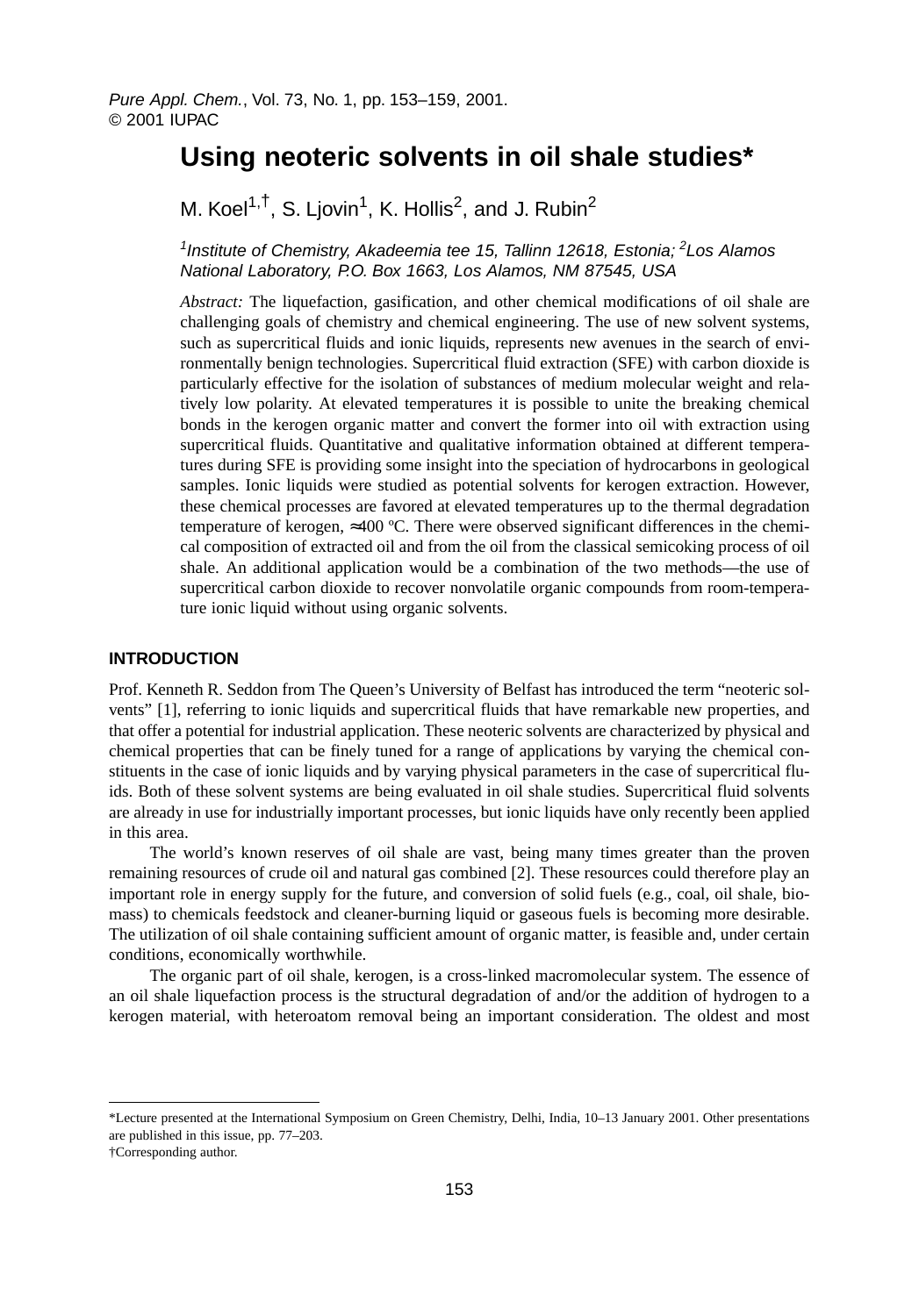widely spread method is pyrolysis, but this needs in every form high-energy input to thermally break down the kerogen matrix. There is considerable interest in alternative methods to convert kerogen into soluble products, preferably methods that operate at near-ambient temperatures.

### **SOLVENT EXTRACTION**

The extraction of an analyte from sample consists of several steps, including solvation of the analyte by extraction solvent, desorption from the matrix surface, and, finally, transportation of the analyte into the bulk extraction liquid. The solvent can play different roles in the extraction process, either solubilization and extraction of smaller, unbound molecules, which are present in oil shale matrix, and/or by attacking the kerogen structure.

The first case represents classical extraction, and it would be expected that the conversion (extraction yield) would depend predominantly on the solvent ability to solubilize at the extraction conditions (solubility). There would be little, if any, effect of the chemical structure of the extracting fluid on the conversion of unbound molecules into the flow of extracting fluid from the matrix.

Most oil shales (among them also Estonian) have quite inert kerogen matrix and give very little extractables with different solvents at normal conditions. There are two types of oil shale in the Baltic Basin: 1) the lower Ordovician Dictyonema shale from the Maardu deposit, Estonia. The inorganic part of this shale is primarily clay (76%) with a small proportion of carbonate (3%). The organic content is approximately 20%, and not in industrial use; 2) The Middle Ordovician Kukersite oil shale from Estonian deposit. The inorganic part is minerologically complex, composed primarily of carbonates (41%) and clay (26%). The organic content is approximately 36%. This is the resource of Estonian oil shale industry.

The results for each type of oil shale show that the extraction yield depends differently on the nature of the solvent (Table 1). In oil shale, kerogen is tightly mixed with mineral matrix, however, in most cases demineralization do not affect very much kerogen solubility. It is true for both Estonian oil shale where the yield was not increased after demineralization by acids.

In the second case, when the solvent attacks the kerogen and the chemical modification or the degradation of kerogen occurs, the solvent structure would be of considerable importance. These chemical processes take place in most cases at elevated temperatures but below thermal degradation temperature of oil shale (<400 ºC). Solvents having different physical and chemical properties can break bonds based on electron donor–electron acceptor interactions and hydrogen bonding. Water, alcohols, or aliphatic amines could be such solvents to improve the conversion of kerogen matrix into smaller mol-

> **Table 1** Extraction yield from Estonian oil shales using organic solvents. The ground oil shale  $(-3 g)$  is extracted with 10 ml of solvent at room temperature (left overnight 16 h, shaken for 1 h, and sonicated in an ultrasonic water bath for 1 h). The yield was estimated gravimetrically: 6 ml of solvent extract was pipetted into a tared beaker and allowed to evaporate at room temperature.

| Solvent            | Yield $(wt \%)$ |           |  |
|--------------------|-----------------|-----------|--|
|                    | Dictyonema      | Kukersite |  |
| Methanol           | 0.52            | 0.07      |  |
| Acetonitrile       | 0.03            | 0.33      |  |
| Acetone            | 0.10            | 0.09      |  |
| Methylene chloride | 0.10            | 0.07      |  |
| Tetrahydrofuran    | 0.40            | 0.40      |  |
| Toluene            | 0.06            | 0.01      |  |
| Hexane             | 0.01            | 0.01      |  |

© 2001 IUPAC, Pure and Applied Chemistry 73, 153–159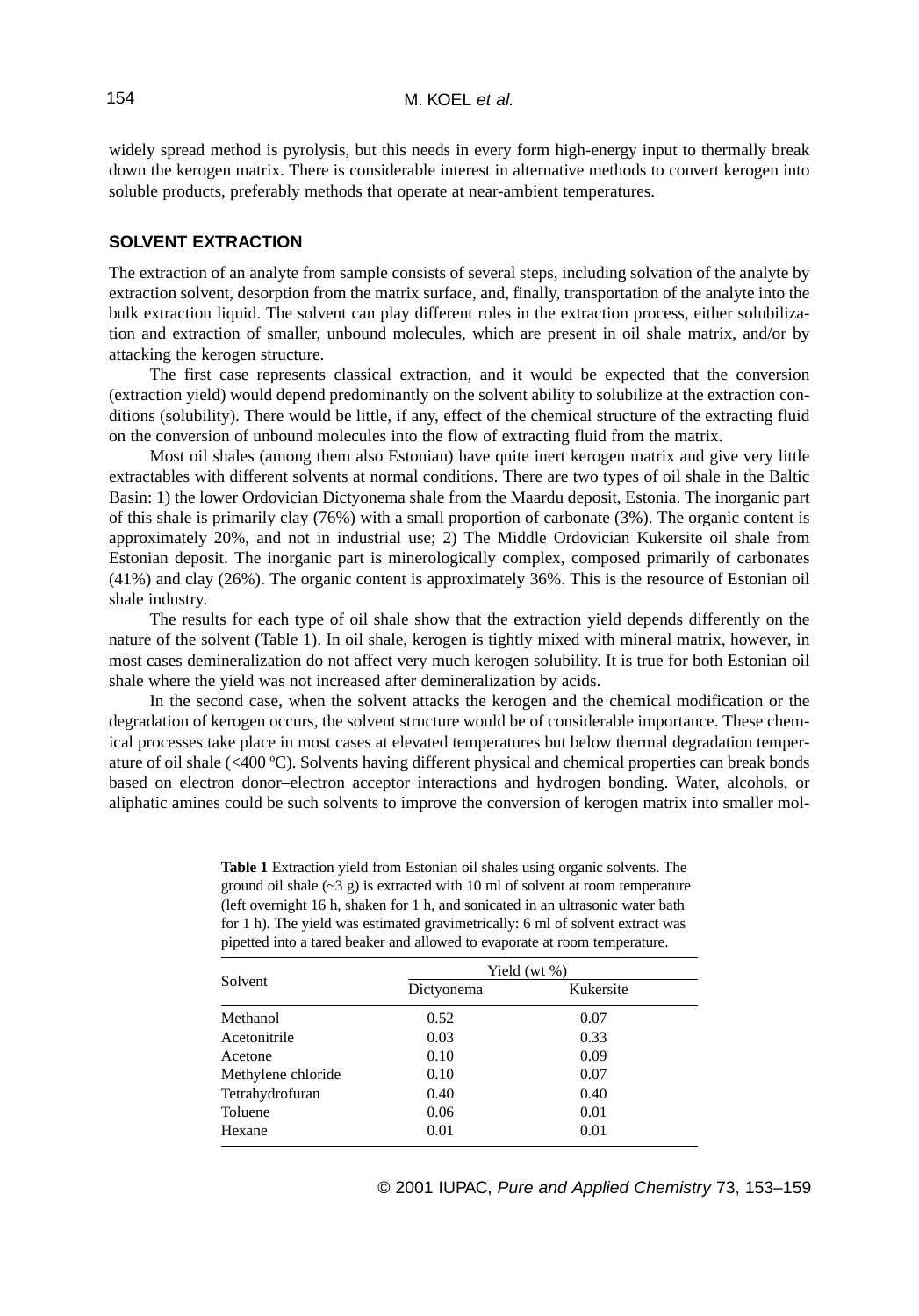ecules. It must be pointed out, however, that solvents can behave differently for different types of oil shale because of the difference in the composition and structure of each shale.

#### **Supercritical fluid extraction of Estonian oil shale**

Recent concerns about the hazardous nature of many commonly used solvents, environmental danger of waste solvent disposal, and the emission of hazardous solvents into the atmosphere during sample concentration further support the development for better and more environmental friendly extraction techniques for analytical laboratories.

Soxhlet extraction is the standard method for oil shale, but it has a number of drawbacks. Not only is the extraction very time-consuming, but also the large volumes of toxic organic solvents that are required must later be evaporated to concentrate the extract. The limitations of conventional methods have fuelled interest in the study of supercritical fluid extraction (SFE) as an alternative to organic solvent methods. Supercritical fluid has been used for petrochemical applications [3,4] as useful alternatives to techniques, which employ conventional liquid solvents. The previous remarks made concerning solvent extraction applies well to SFE [5]—the supercritical fluid extracts smaller molecules that are present in oil shale but not bound to the kerogen matrix, while a supercritical solvent (or with modifier) can be made to interact with the kerogen structure.

Carbon dioxide  $(CO<sub>2</sub>)$  is most commonly used as the supercritical fluid primarily because of its easily accessible critical parameters (31.1 °C and 7.38 MPa). Further, it is noncombustible, nontoxic, and inexpensive. The principal drawback of  $CO<sub>2</sub>$  as supercritical fluid, however, is its low polarity, meaning that it cannot efficiently extract organic compounds from the kerogen without the addition of polar organic modifiers, such as methanol.

Estonian oil shale Kukersite, having predominantly the carbonate mineral matrix, gave very similar yields of Soxhlet extraction with chloroform and carbon dioxide SFE extracts (on the level of  $\sim$ 1 mg/g for 1 h of extraction time) [6,7]. That means that during Soxhlet extraction and SFE with carbon dioxide even with modifiers and at higher temperatures most of the kerogen matrix remains untouched, and only part of the organics that is not included in the structure of kerogen can be extracted from the oil shale matrix. Longer extraction time and/or increased temperature both increased the yield substantially. However, even 2 h extraction with  $CO<sub>2</sub>$  at 150 °C was not exhaustive (on the level of ~3 mg/g). During the extraction the main kerogen matrix remains untouched. Mainly, *n*-alkanes were extracted by pure carbon dioxide, whereas modifying the fluid with methanol led to the intensification of the extraction of more polar compounds such as isoprenoid alkanes, polyclic hydrocarbons (steranes and triterpanes), and as a result, to an increase in the total yield of extract. Compounds that are usually extracted from Kukersite in two steps separately with chloroform and, after treatment with hydrochloric acid, with a benzene/methanol mixture, are co-extracted by the carbon dioxide modified with methanol.

The substantial increase in extraction yield with increased extraction temperature can be explained either by an increased solubility of extractable compounds, or the compounds are released due to thermally induced structural changes in the matrix. Above 200  $^{\circ}$ C it becomes clear that partial destruction of insoluble kerogen of Kukersite took place, but pyrolysis products are not dominant in extracts. Moreover, there is an essential difference between the semicoking shale oil and high-temperature SFE extracts. Semicoking of oil shale always results in the coformation of *n*-alkenes with *n*-alkanes. High-temperature SFE with CO<sub>2</sub>, on the other hand, resulted no n-alkenes in the extract.

Another environmentally favorable solvent is water, and its use at subcritical conditions also allows extraction of the organics not incorporated into the kerogen matrix, similar to nonpolar organic solvents. Indeed, the extraction yield from Kukersite at 200 °C with water was quite similar to that obtained from methanol-modified carbon dioxide, and resulted in a comparable composition.

At supercritical conditions, water can be used for degradation of kerogen, and this can be used to produce oil form shale. These kinds of experiments, conducted in autoclaves, were performed previ-

© 2001 IUPAC, Pure and Applied Chemistry 73, 153–159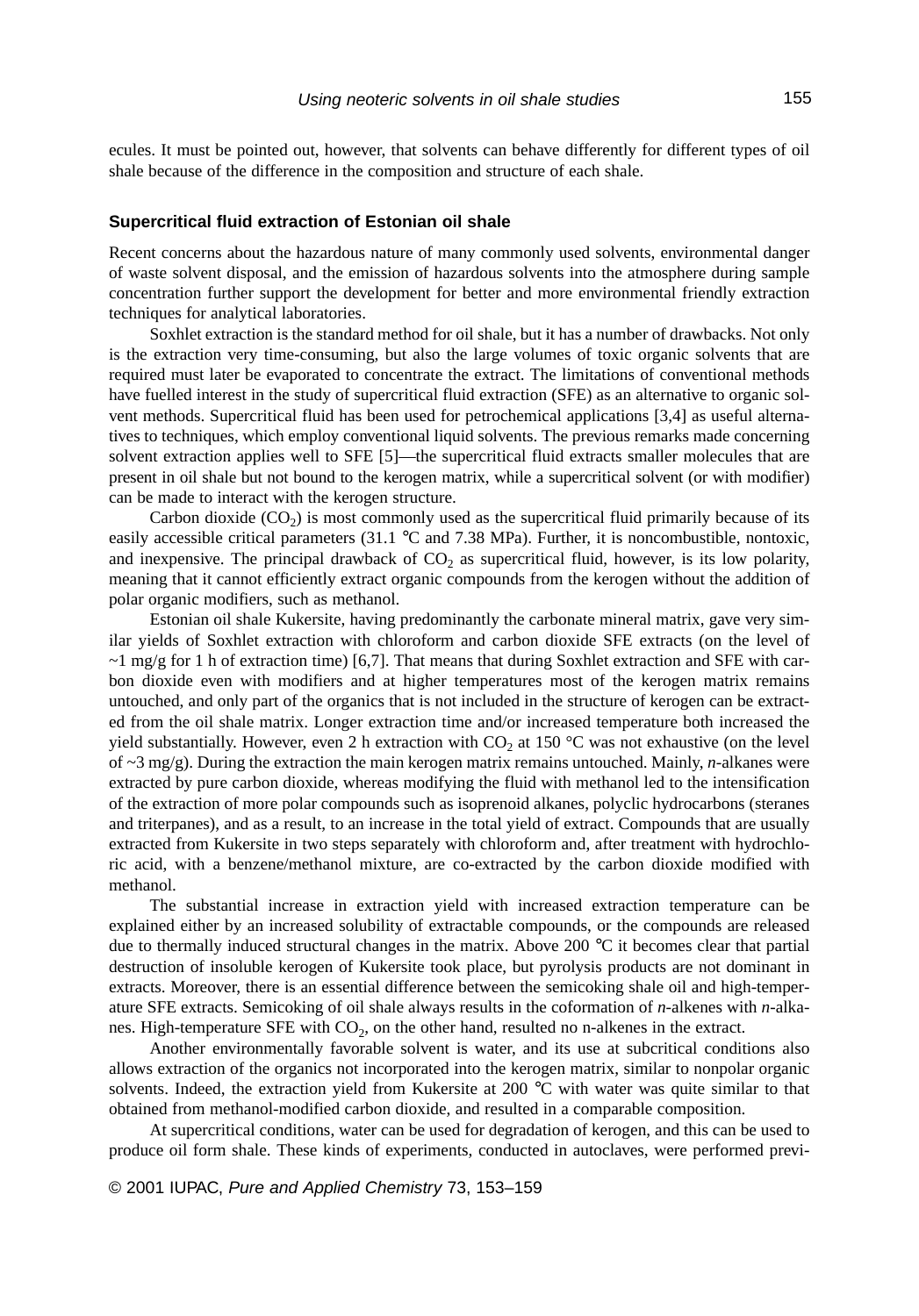ously to investigate the decomposition of Kukersite using different solvents (water, water-NaOH, and benzene) [8]. At 250 °C the oil yield were low  $(5-10\%$  of the total organic matter). The authors of the present work, using a flow-through reactor, confirmed the results. Increasing the temperature up to 300 °C yields oil up to 35% in aqueous medium and 58% in the benzene medium. The extracts were characterized by a high content of aliphatic compounds, especially by olefins with a double bond in the middle of the chain. The addition of the organic solvent to water ratio increased extraction yields in all cases. Using the binary system of benzene–water  $(1:1)$  and at the temperature of 350 °C resulted in an increased extraction up to 74%. The extracts consist of high-molecular-weight oils containing a great deal of asphaltenes [9], and the yield is comparable to Fischer assay results. The study also investigated the addition of water to the  $CO<sub>2</sub>$  at a 1:5 ratio. Results showed a marked effect on the conversion of shale at 340 °C—the yields of extract were 27% larger than with pure  $CO<sub>2</sub>$  and 63% than extraction with pure water [10]. Overall recovery was reported to levels as high as 94% of the kerogen. It should be noted that all of these processes take place at lower temperatures compared to the typical retorting method.

In these experiments, one must keep in mind that thermolysis of the modificator near the critical point in the presence of minerals can lead to the formation of additional product. Also, during the extraction in the supercritical state using modificators to carbon dioxide having a hydrogen-donor capability like alcohols should be considered as hydrogenation rather than "true" supercritical gas extraction [11].

#### **MOLTEN SALTS TREATMENT OF OIL SHALE.**

One possible way to attack the kerogen is to use molten salts as decomposition media having chemical effects in addition to its role as a thermal agent. The physical properties of ionic salt melts lie between those of molten metals and of water. Their good heat transfer properties, low vapor pressures, and good thermal stability are important factors in their performance as reaction and solvent media.

There are few samples of the study of oil shale processing in molten salt media. As a result, gaseous and liquid products are starting to evolve at lower temperatures than in the absence of molten salt. Miron [12] studied oil shale and ammonium nitrate reactions above the melting temperature of last  $\sim$ 170 °C. Another melted bath at relatively low temperatures is a mixture of Na, Li, and K hydroxides at 200 °C. The results show that processing of oil shale at 200–225 °C in the presence of oxygen and water gives an organic product consisting of hydrocarbon fraction in the gasoline-diesel fuel range and an acid aqueous fraction. Very little further refining appears to be necessary for these products [13]. In studies of liquefaction of bituminous coal, the processing with molten chlorides  $SnCl<sub>2</sub>/KC$  takes place at higher temperatures (up to 400 ºC) [14]. Chlorides act as catalysts, and in applications they have been used for hydrocracking.

Most molten salts are liquid only at high temperatures and offer little advantage over the more commonly used aqueous or organic media. There have been recent developments, which have produced molten salts at room temperature. These room-temperature ionic liquids open new possibilities to perform organic reactions and extraction techniques, and very low vapor pressure makes them environmentally favorable. The first ionic liquids were made on the basis of aluminium chloride, which is a well-known catalyst for several reactions, and this way it was natural to suggest "It is also of interest as a solvent for the liquefaction of coal" [15]. There have been only limited studies performed with the use of ionic liquid for oil shale treatment.

The very first study was on Green River oil shale, which was degraded using a eutectic of ethylpyridinium bromide and aluminium chloride, a liquid at ambient temperature [16]. This solvent has interesting Lewis acid-base properties and was acting as a base in this experiment. A conversion of 58% of organic carbon present reported at temperature 320 ºC. Results of the extract indicate the process involved was not driven by pyrolysis.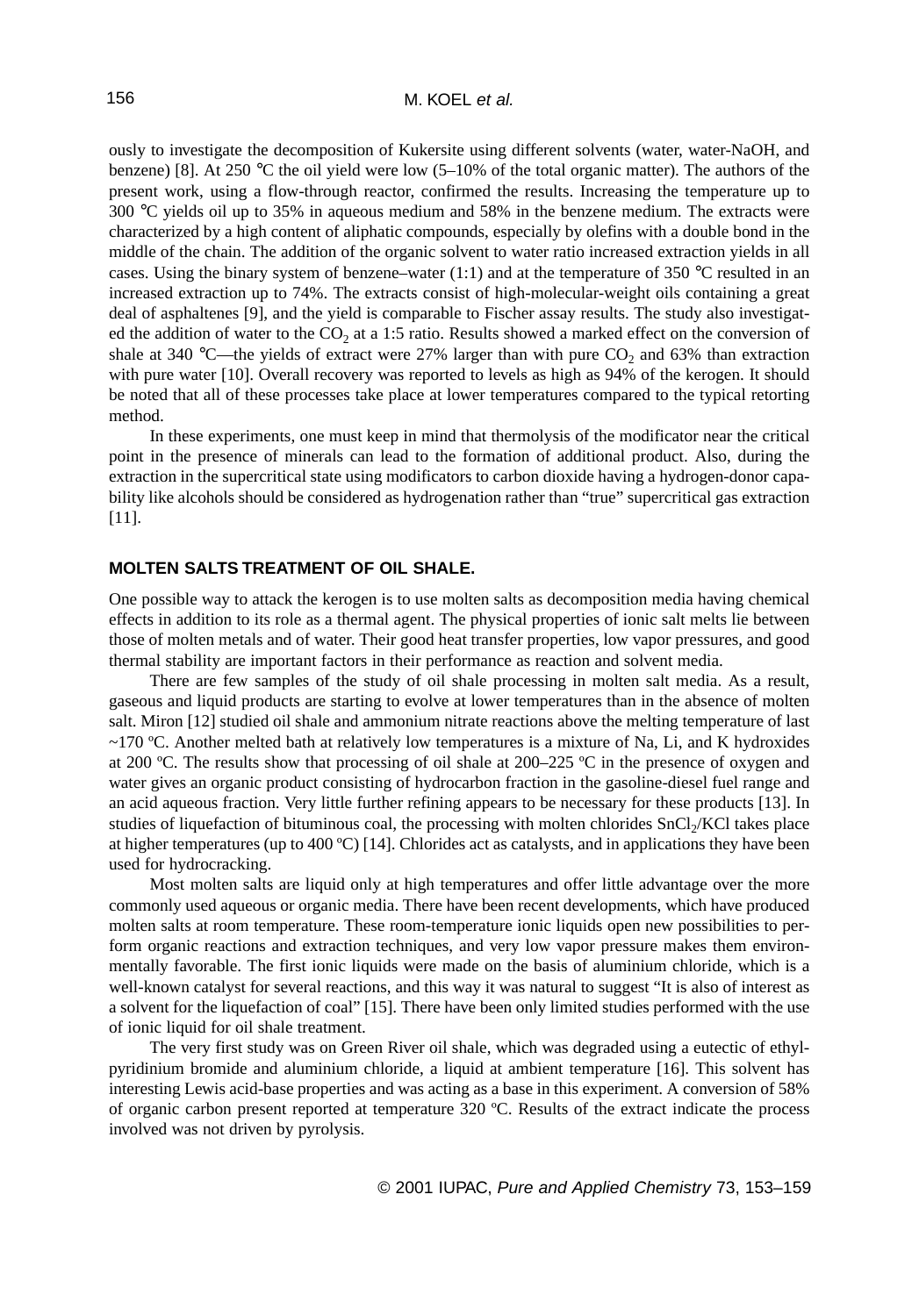The most studied ionic liquids are imidazolium-based salts where cations have different length of alkyl chains and anions are varied. The imidazolium chloroaluminate room-temperature ionic liquids provide a medium for Friedel–Crafts alkylation and acylations acting both as a solvent and as a catalyst [17]. Complex of studies on treatment of oil shale with ionic liquids was done in University of Sussex where Y. Patell [18] and L. M. Dutta [19] were looking for dissolution of kerogens. They demonstrated that kerogen dissolves in acidic ionic liquid, 1-ethyl-3-methylimidazoliumchloridealuminum(III)chloride, where mole fraction of AlCl<sub>3</sub> is 0.65. Dissolution of up to 95% of the kerogens occurs. Also, that treatment under microwave irradiation improved the dissolution.

Ionic liquids containing chloroaluminate are moisture sensitive, which makes their handling complicated, but now there are moisture-stable ionic liquids available (one example could be 1-butyl-3-methylimidazolium hexafluorophosphate). They can be used as solvents for catalysts for reactions [20].

Our experiments with 1-butyl-3-methylimidazolium hexafluorophosphate  $\{[BMIm] \cdot PF_6\}$  and 1-ethyl-3-methylimidazoliumchloride-aluminum(III)chloride {[BMIm]Cl·AlCl3} showed some interesting results. We find that  $[BMIm]$ ·PF<sub>6</sub> is significantly miscible with organic solvents having a static dielectric constant higher than about 7. However, this salt is immiscible with water. The [BMIm]Cl·AlCl<sub>3</sub> salt showed considerably more reactivity toward these same solvents, with the acidic  $(AICl<sub>3</sub> rich) liquid stable only with acetonitrile and methylene chloride.$ 

The hexaflourophosphate ionic liquid appears to be a poor solvent for either oil shale at room temperature (24 h experiment). The yield of soluble products was only 0.07 % for the Dictyonema shale and 0.02 % for the Kukersite shale. These values are close to the yield obtained from a methylene chloride extraction. However, the room-temperature extraction yields using the chloroaluminate salts are much higher, but they are still on the level of best organic solvents (0.28% for Dictyonema shale with acidic ionic liquid and 0.26% for Kukersite with basic ionic liquid). According to these percentages, there is no expectation of chemical activity of ionic liquids yet.

It is generally known that the thermal degradation of oil shale kerogen begins at 200 °C. To eliminate the influence of pyrolysis during the contact with ionic liquids the extraction temperature was kept below this degradation temperature (175  $^{\circ}$ C).

From these experiments it is seen that even for the higher extraction temperatures, the hexafluorophosphate ionic liquid possesses a low level of chemical activity as evidenced by the fact that the yield of solubilized kerogen was more or less independent of extraction temperature. This trend was seen for both types of shale. For the acidic chloroaluminate ionic liquid, the extraction yield generally increased with extraction temperature, suggesting that this ionic liquid does not function as a thermal agent but has catalytic activity and is solubilizing kerogen.

For Kukersite, increasing extraction temperature increases yield of soluble product in the case of acidic IL substantially (up to 4% from total mass of shale taken). For basic ionic liquid there was only a small increase in the recovery of kerogen at 175 °C. The extraction of Kukersite with acidic IL is a good example both of weight recovery and GC data to show the increase yield of extract with temperature increase.

For Dictyonema, the increase in yield of soluble products was estimated in the case of basic IL (up to 1.7% from total mass of shale taken); acidic IL gives slight increase, but the yield remains lower than 0.5%.

A qualitative comparison of the extracted oil shale shows a general trend of recovery of the organic material to the  $C_{10}$  range and has a maximum peak height in the  $C_{15}$  retention time. The GC analysis confirms the absence of significant low-molecular-weight material, less than  $C_5$ , which would result from the volatilization during the gravimetric process.

Ionic liquid being itself a Lewis acid or solvent for acid could be applied for acid-catalyzed oil shale conversion for producing liquid and gaseous products at lower temperatures than pyrolysis. When these acid catalyst systems can be readily regenerated, their use will be not limited. Ionic liquids could

© 2001 IUPAC, Pure and Applied Chemistry 73, 153–159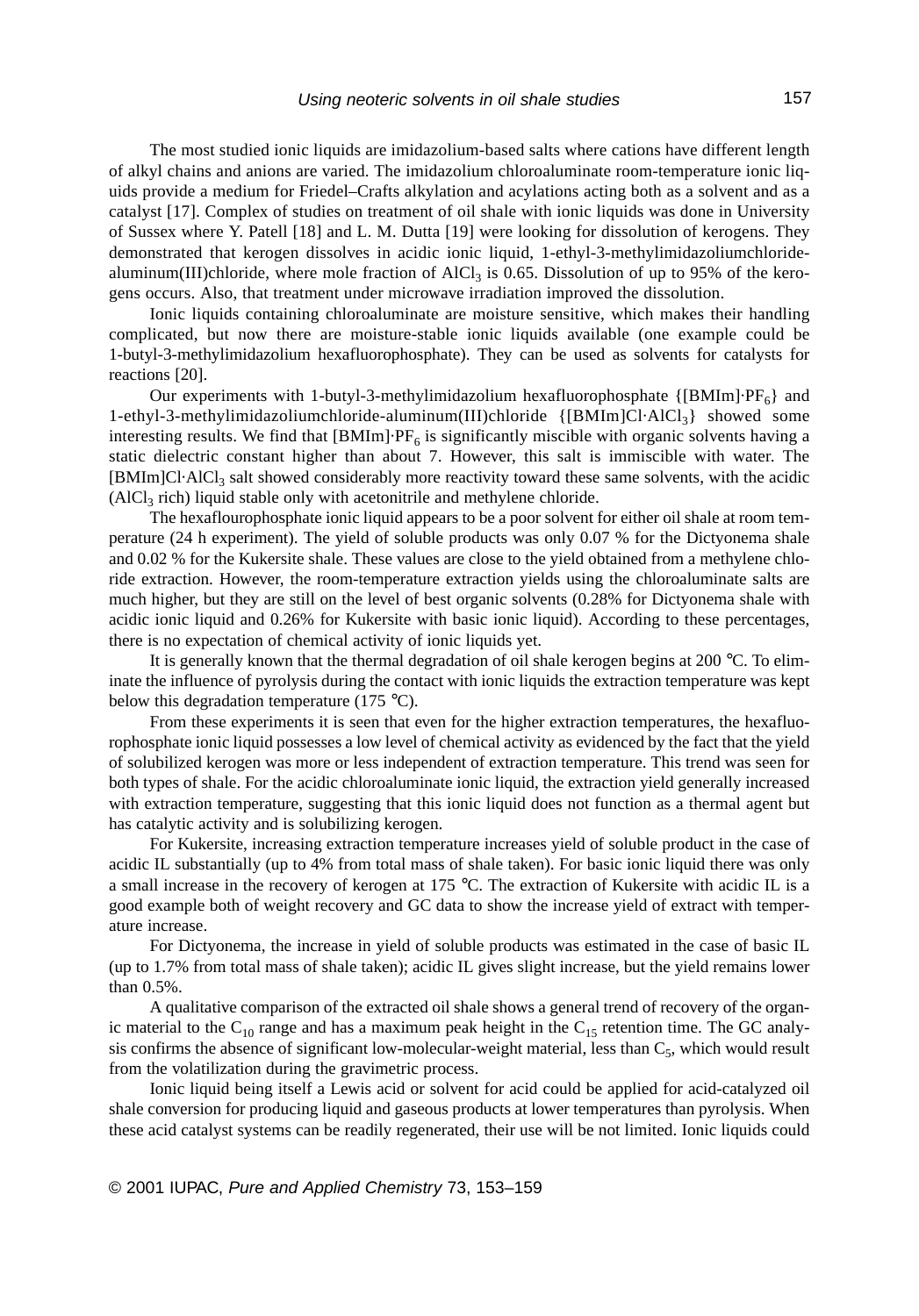be used to overcome the difficulties in catalysis to find a means to bring hydrogen gas in proper molecular contact with the kerogen, especially if a solid catalyst is used.

Recovering nonvolatile organic compounds from room-temperature ionic liquid without using organic solvents has been limiting the use of these environmentally benign liquids in manufacturing. This is the meeting point with another environmentally benign solvent—supercritical carbon dioxide to carry out such separations. J. Brennecke *et al.* [21] demonstrated that  $CO<sub>2</sub>$  and [BMIm]·PF<sub>6</sub> could be used together as extraction system. Supercritical  $CO<sub>2</sub>$  dissolves in the liquid to facilitate extraction, but the ionic liquid does not dissolve in carbon dioxide, so pure product can be recovered. This was a very promising demonstration that can bring a breakthrough in the technology of extraction with ionic liquids.

### **CONCLUSIONS**

Novel solvent systems as supercritical fluids and ionic liquids have shown very promising properties for green chemistry applications in oil shale processing. These processes must be the part of complex use of oil shale where the output contains valuable chemicals and energy from the organic part of oil shale and harmless mineral residue.

### **ACKNOWLEDGMENTS**

Estonian Science Foundation is acknowledged for support of supercritical fluid studies, and Los Alamos National Laboratory for providing the opportunity to perform the ionic liquid studies.

#### **REFERENCES**

- 1. K. R. Seddon. *Kinetics and Catalysis* **37,** 693–697 (1996).
- 2. P. L. Russell. *Oil Shales of the World, Their Origin, Occurrence and Exploitation*, Pergamon Press (1990).
- 3. D. F. Williams. *Chem. Eng. Sci*. **36**(11), 1769–1788 (1981).
- 4. J. M. Levy. *J. High Res. Chromatog*. **17**(4), 212–216 (1994).
- 5. J. R. Kershaw. *Fuel* **76**(5), 453–454 (1997).
- 6. M. Koel and E. Bondar. *Fuel* **77**(3), 211–213 (1998).
- 7. E. Bondar, M. Koel, M. Liiv. *Fuel* **77**(3), 215–219 (1998).
- 8. L. Nappa, I. Klesment, N. Vink, K. Kailas (in Russian). *Proc. Est. Acad. Chem*. **31**(1), 17–24 (1982).
- 9. H. Luik and I. Klesment (in Russian). *Proc. Est. Acad. Chem*. **34**(1), 253–263 (1985).
- 10. H. Luik and I. Klesment (in Russian). *Proc. Est. Acad. Chem*. **37**(4), 279–281 (1988).
- 11. J. Jezko, D. Gray, J. R. Kershaw. *Fuel Proc. Tech.* **5,** 229–239 (1982).
- 12. Y. Miron. *Thermochim. Acta* **65,** 213–237 (1983).
- 13. A. D. Hues, C. K. Rofer-DePoorter, R. N. Rogers. *Proc. ACS Petro. Chem. Meeting* (1984).
- 14. M. Nomura, T. Muratani, Y. Tajima, S. Murata. *Fuel Proc. Tech.* **43,** 213–225 (1995).
- 15. R. L. Perry, K. J. Jones, W. D. Scott, Qing Liao, C. L. Hussey. *J. Chem. Eng. Data* **40**(3), 615–619 (1995).
- 16. R. C. Bugle, K. Wilson, G. Olsen, L. G. Wade Jr., R. A. Osteryoung. *Nature* **274,** 578–580 (1978).
- 17. J. A. Boon, J. A. Levisky, J. L. Plug, J. S. Wilkes. *J. Org. Chem.* **51**(4), 480–483 (1986).
- 18. Y. Patell. *The dissolution of kerogens,* Thesis of M.Phil., Univ. of Sussex, (1993).
- 19. L. M. Dutta. *The dissolution of Liassic kerogen and coal,* Thesis of M.Phil., Univ. of Sussex (1994).